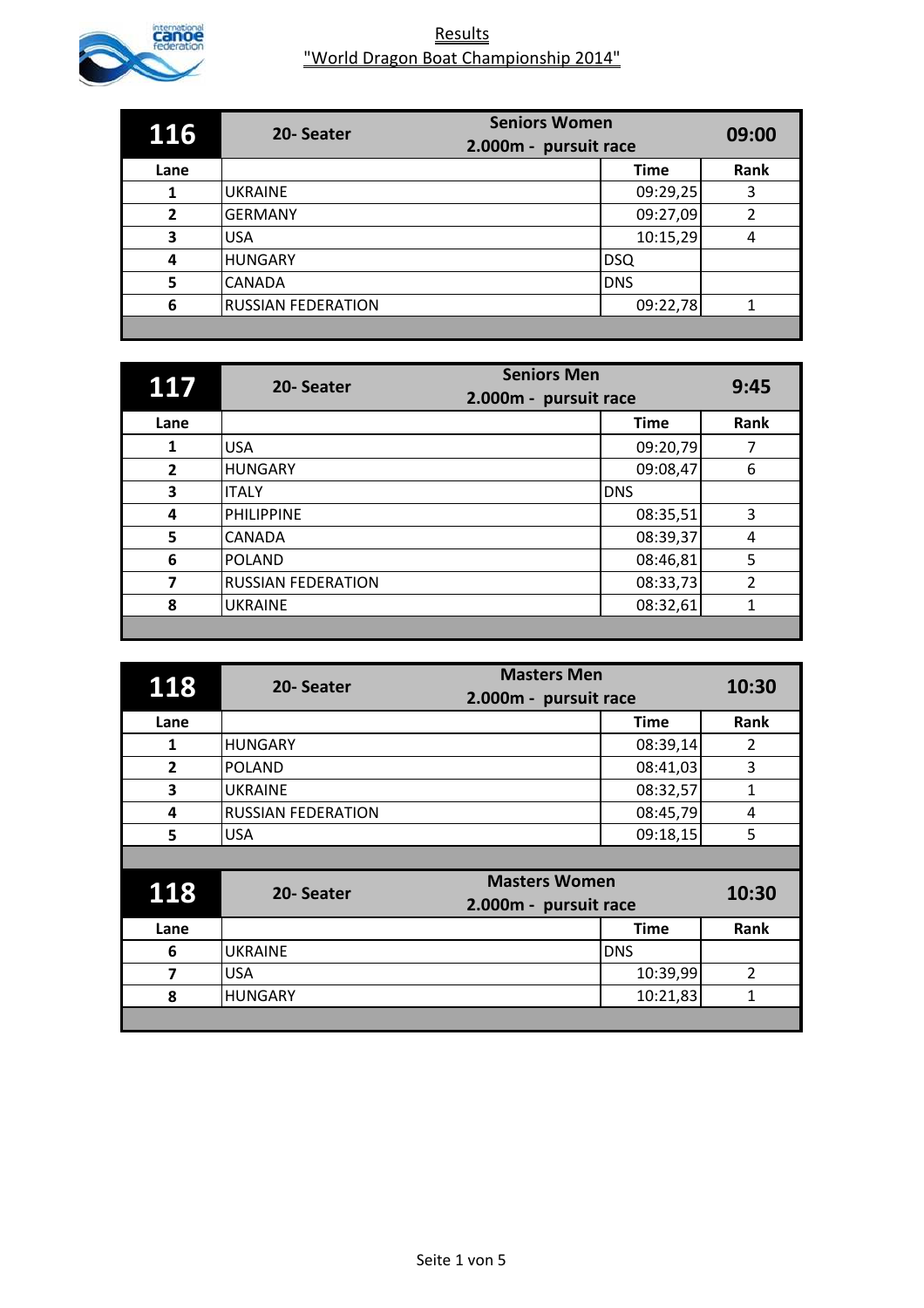

| <b>119</b>     | 20-Seater                 | <b>Seniors Mixed</b><br>2.000m - pursuit race | 11:15          |
|----------------|---------------------------|-----------------------------------------------|----------------|
| Lane           |                           | <b>Time</b>                                   | Rank           |
| 1              | <b>POLAND</b>             | 08:53,71                                      | 3              |
| $\overline{2}$ | <b>CZECH REPUBLIC</b>     | <b>DNS</b>                                    |                |
| 3              | <b>RUSSIAN FEDERATION</b> | 08:37,01                                      | 1              |
| 4              | <b>SWEDEN</b>             | 08:53,75                                      | 4              |
| 5              | <b>UKRAINE</b>            | <b>DNS</b>                                    |                |
| 6              | <b>CANADA</b>             | 08:51,77                                      | $\overline{2}$ |
| 7              | <b>FRANCE</b>             | 09:33,83                                      | 7              |
| 8              | <b>USA</b>                | 09:23,70                                      | 6              |
| 9              | <b>HUNGARY</b>            | 09:03,23                                      | 5              |
|                |                           |                                               |                |

| <b>120</b>     | 20-Seater      | <b>Masters Mixed</b><br>2.000m - pursuit race |             | 12:00          |
|----------------|----------------|-----------------------------------------------|-------------|----------------|
| Lane           |                |                                               | <b>Time</b> | Rank           |
| 1              | <b>UKRAINE</b> |                                               | <b>DNS</b>  |                |
| $\overline{2}$ | <b>HUNGARY</b> |                                               | 08:52,73    | 1              |
| 3              | <b>USA</b>     | $+10'$                                        | 09:49,54    | 4              |
| 4              | <b>SWEDEN</b>  |                                               | 09:33,30    | 3              |
| 5              | <b>ITALY</b>   |                                               | <b>DSQ</b>  |                |
| 6              | <b>GERMANY</b> |                                               | <b>DSQ</b>  |                |
| 7              | <b>CANADA</b>  |                                               | 09:22,55    | $\overline{2}$ |
|                |                |                                               |             |                |

| 121            | <b>Juniors Men</b><br>10-Seater<br>2.000m - pursuit race |             | 12:45 |
|----------------|----------------------------------------------------------|-------------|-------|
| Lane           |                                                          | <b>Time</b> | Rank  |
|                | <b>POLAND</b>                                            | 10:19,21    | 4     |
| $\overline{2}$ | <b>RUSSIAN FEDERATION</b>                                | 10:16,00    | 2     |
| 3              | <b>CANADA</b>                                            | 10:14,95    |       |
| 4              | <b>PHILIPPINE</b>                                        | 10:18,23    | 3     |
| 5              | <b>UKRAINE</b>                                           | 10:39,42    | 6     |
| 6              | <b>GERMANY</b>                                           | 10:24,81    | 5     |
|                |                                                          |             |       |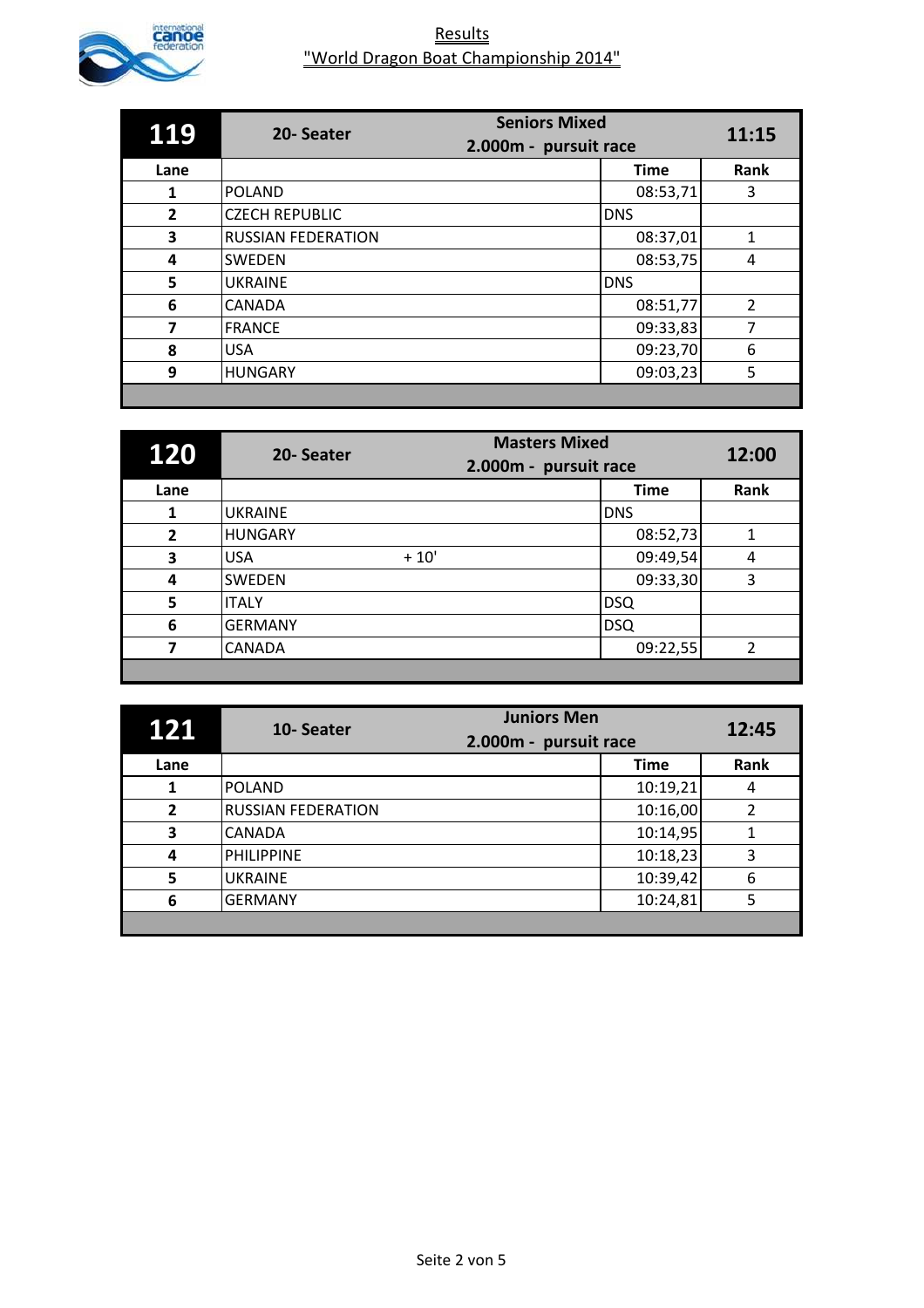

| 122            | <b>Seniors Women</b><br>10-Seater |                       | 13:30          |
|----------------|-----------------------------------|-----------------------|----------------|
|                |                                   | 2.000m - pursuit race |                |
| Lane           |                                   | <b>Time</b>           | Rank           |
| 1              | <b>FRANCE</b>                     | 11:42,36              | 9              |
| $\overline{2}$ | <b>ROMANIA</b>                    | 11:48,63              | 10             |
| 3              | <b>CANADA</b>                     | 11:07,01              | 6              |
| 4              | <b>POLAND</b>                     | 11:14,02              | 7              |
| 5              | <b>UKRAINE</b>                    | 11:00,41              | 4              |
| 6              | <b>GERMANY</b>                    | 10:51,81              | 1              |
| 7              | <b>SWEDEN</b>                     | 10:51,82              | $\overline{2}$ |
| 8              | <b>HUNGARY</b>                    | 11:01,36              | 5              |
| 9              | <b>USA</b>                        | 11:28,22              | 8              |
| 10             | <b>RUSSIAN FEDERATION</b>         | 10:57,05              | 3              |
|                |                                   |                       |                |

| 123                     | <b>Seniors Men</b><br>10-Seater<br>2.000m - pursuit race |             | 14:15          |
|-------------------------|----------------------------------------------------------|-------------|----------------|
| Lane                    |                                                          | <b>Time</b> | Rank           |
| 1                       | <b>CANADA</b>                                            | 10:00,02    | 4              |
| $\overline{2}$          | <b>UKRAINE</b>                                           | 10:01,35    | 5              |
| 3                       | <b>USA</b>                                               | 10:09,90    | 9              |
| 4                       | <b>CZECH REPUBLIC</b>                                    | 10:04,93    | 6              |
| 5                       | ITALY                                                    | 10:08,63    | 8              |
| 6                       | <b>FRANCE</b>                                            | 10:10,27    | 10             |
| $\overline{\mathbf{z}}$ | <b>HUNGARY</b>                                           | <b>DNS</b>  |                |
| 8                       | <b>PHILIPPINE</b>                                        | 09:57,66    | 3              |
| 9                       | <b>SWEDEN</b>                                            | 10:05,02    | 7              |
| 10                      | <b>RUSSIAN FEDERATION</b>                                | 09:47,59    | $\overline{2}$ |
| 11                      | <b>POLAND</b>                                            | 09:47,15    | 1              |
|                         |                                                          |             |                |

| 124            | <b>Masters Men</b><br>10-Seater<br>2.000m - pursuit race |             | 15:00 |
|----------------|----------------------------------------------------------|-------------|-------|
| Lane           |                                                          | <b>Time</b> | Rank  |
| 1              | <b>HUNGARY</b>                                           | 09:59,64    | 2     |
| $\overline{2}$ | <b>SWEDEN</b>                                            | 10:09,33    | 5     |
| 3              | CANADA                                                   | 10:29,42    | 7     |
| 4              | <b>ROMANIA</b>                                           | 10:32,57    | 8     |
| 5              | <b>RUSSIAN FEDERATION</b>                                | 10:09,13    | 4     |
| 6              | <b>ESTONIA</b>                                           | 10:39,15    | 10    |
| 7              | <b>USA</b>                                               | 10:34,55    | 9     |
| 8              | <b>UKRAINE</b>                                           | 09:52,51    | 1     |
| 9              | <b>GERMANY</b>                                           | 10:29,08    | 6     |
| 10             | <b>POLAND</b>                                            | 10:08,57    | 3     |
|                |                                                          |             |       |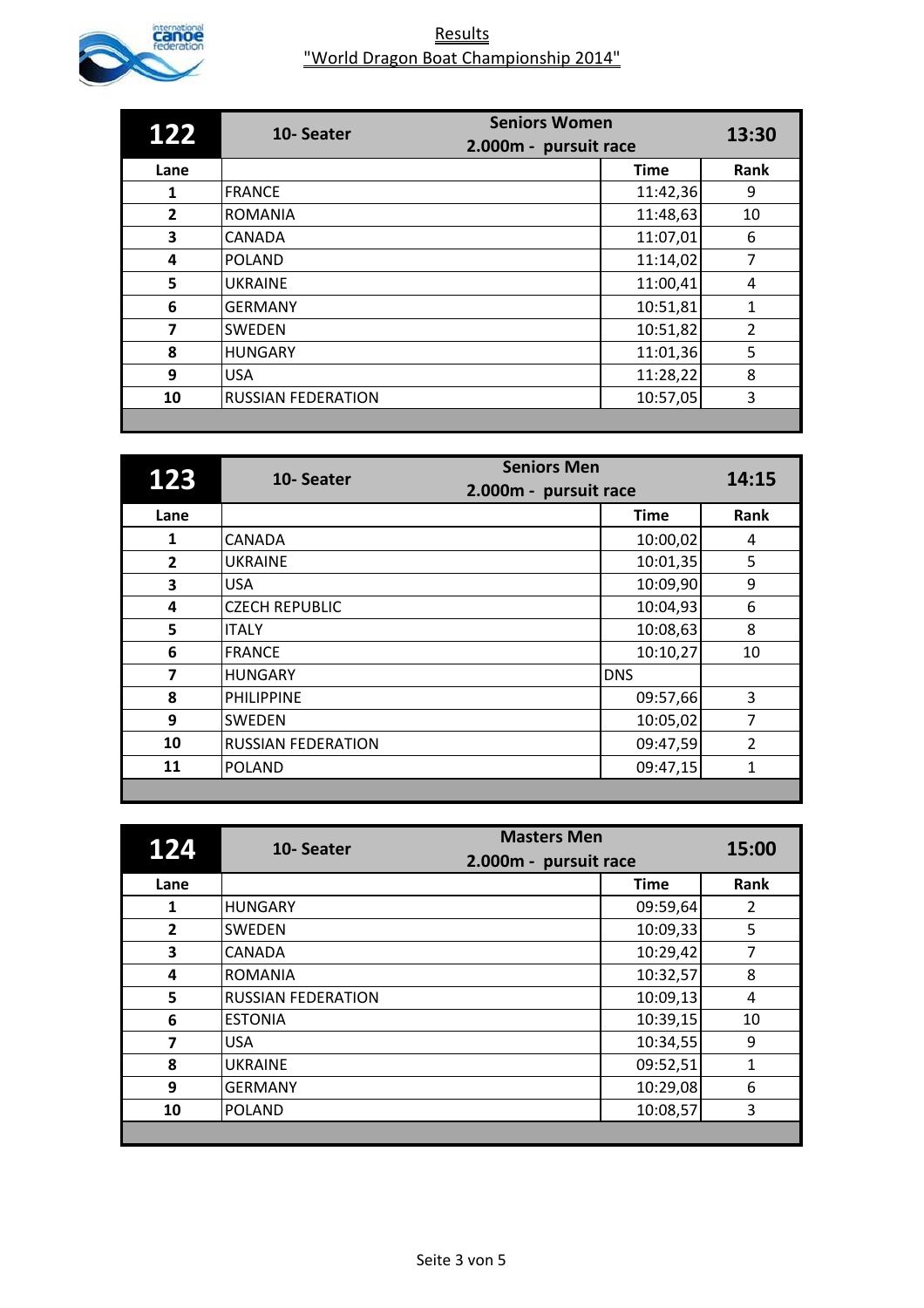

| 125                     | <b>Masters Women</b><br>10-Seater  |                       | 15:45          |
|-------------------------|------------------------------------|-----------------------|----------------|
|                         |                                    | 2.000m - pursuit race |                |
| Lane                    |                                    | <b>Time</b>           | Rank           |
| 1                       | <b>HUNGARY</b>                     | 11:02,91              | 1              |
| $\overline{2}$          | <b>USA</b>                         | 11:36,53              | 4              |
| 3                       | <b>CANADA</b>                      | 11:40,50              | 5              |
| 4                       | SWEDEN                             | 11:34,74              | 3              |
| 5                       | <b>GERMANY</b>                     | 11:08,64              | $\overline{2}$ |
| 6                       | <b>UKRAINE</b>                     | <b>DNS</b>            |                |
|                         |                                    |                       |                |
|                         |                                    |                       |                |
|                         | <b>Juniors Mixed</b>               |                       |                |
| 125                     | 10-Seater<br>2.000m - pursuit race |                       | 15:45          |
| Lane                    |                                    | <b>Time</b>           | Rank           |
| $\overline{\mathbf{z}}$ | <b>GERMANY</b>                     | 10:48,63              | 3              |
| 8                       | CANADA                             | 10:30,01              | $\overline{2}$ |
| 9                       | <b>USA</b>                         | 10:59,18              | 4              |
| 10                      | <b>RUSSIAN FEDERATION</b>          | 10:23,74              | 1              |
| 11                      | <b>POLAND</b>                      | <b>DSQ</b>            |                |

| 126                     | <b>Seniors Mixed</b><br>10-Seater<br>2.000m - pursuit race |             | 16:30 |
|-------------------------|------------------------------------------------------------|-------------|-------|
| Lane                    |                                                            | <b>Time</b> | Rank  |
| 1                       | <b>CANADA</b>                                              | 10:13,58    | 2     |
| $\overline{2}$          | SWITZERLAND                                                | 10:15,39    | 3     |
| 3                       | <b>HUNGARY</b>                                             | 10:17,20    | 4     |
| 4                       | <b>RUSSIAN FEDERATION</b>                                  | 10:03,28    | 1     |
| 5                       | <b>UKRAINE</b>                                             | 10:17,70    | 5     |
| 6                       | <b>USA</b>                                                 | 10:25,40    | 8     |
| $\overline{\mathbf{z}}$ | <b>SWEDEN</b>                                              | 10:19,78    | 6     |
| 8                       | <b>PHILIPPINE</b>                                          | <b>DNS</b>  |       |
| 9                       | <b>POLAND</b>                                              | 10:22,18    | 7     |
|                         |                                                            |             |       |

| 127            | 10-Seater      | <b>Masters Mixed</b><br>2.000m - pursuit race | 17:15          |
|----------------|----------------|-----------------------------------------------|----------------|
| Lane           |                | <b>Time</b>                                   | Rank           |
| 1              | <b>CANADA</b>  | 10:41,76                                      | 6              |
| $\overline{2}$ | <b>SWEDEN</b>  | 10:42,51                                      |                |
| 3              | <b>USA</b>     | 10:41,05                                      | 5              |
| 4              | <b>HUNGARY</b> | 10:31,13                                      | 3              |
| 5              | <b>GERMANY</b> | 10:37,74                                      | 4              |
| 6              | <b>POLAND</b>  | 10:29,54                                      | $\overline{2}$ |
|                | <b>UKRAINE</b> | 10:28,21                                      |                |
|                |                |                                               |                |